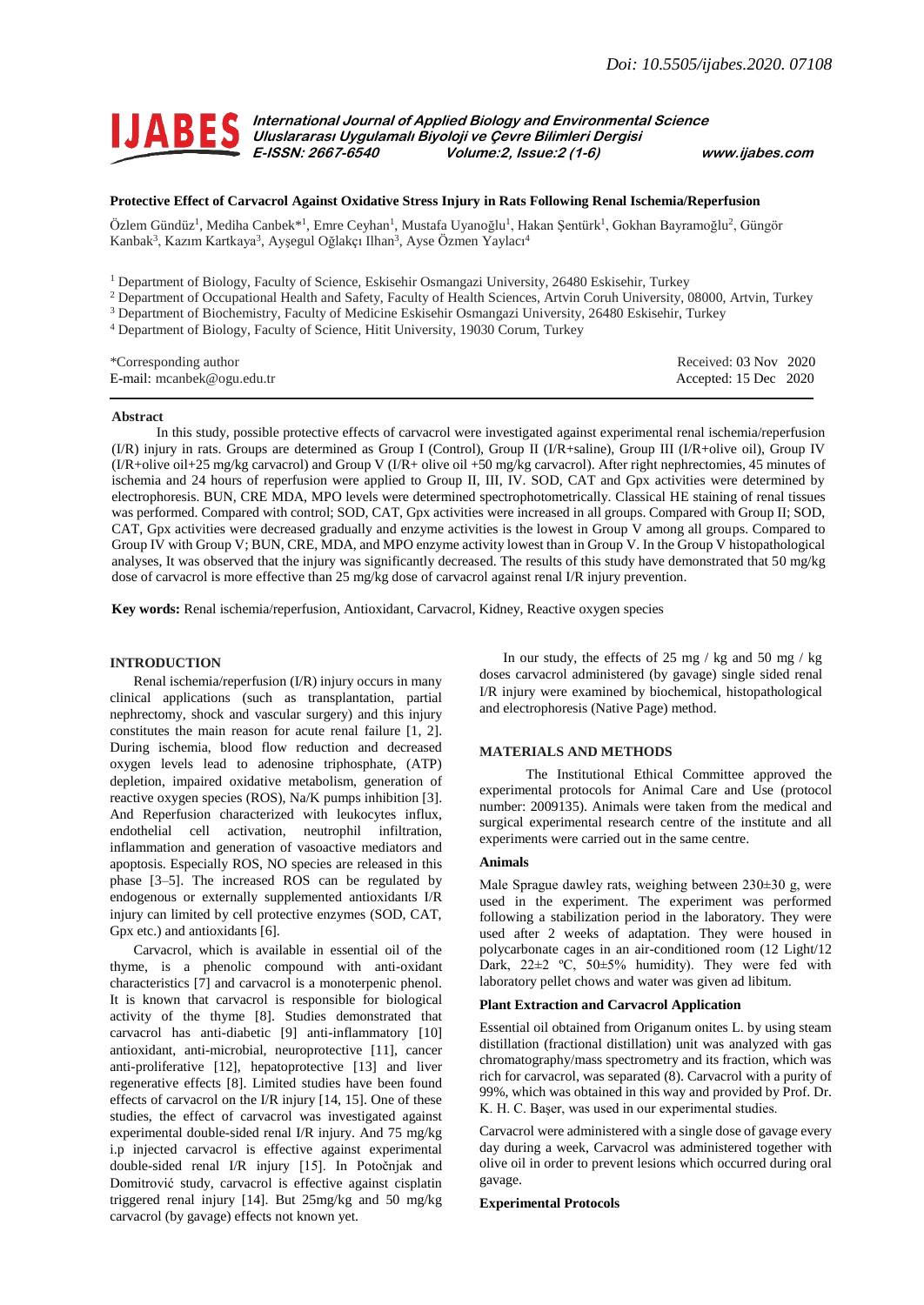The rats were randomly divided into five groups  $(n=7)$ . In Group I (Control group) animals, any surgical procedure was not performed. Group II ( $I/R$  + saline) was determined as a negative control group and I/R injury created but neither treatment substance (carvacrol) nor solvent (olive oil) was given. Group III (olive oil) was determined as the olive oil group in which the carvacrol was dissolved and I/R injury created. Group IV (25mg/kg Carvacrol + olive oil) and V (50 mg/kg Carvacrol + olive oil) was determined as carvacrol treatment groups. In Group IV, V 25mg/kg, 50 mg/kg Carvacrol was dissolved in olive oil and was given animals for a week via gavage, respectively and I/R injury was created.

Under anaesthesia, right nephrectomies were performed in Group-II, III, IV and V. As a result of healing for two weeks, IR injury was created at Group-II, III, IV and V. For this purpose; Under xylazine (10 mg/kg) and ketamine (70 mg/kg) anaesthesia [16], laparotomy was done for make renal artery and vein visible. With the help of sterile micro-vascular bulldog clamps, renal artery and vein were blocked for 45 min to cause ischemia and 24 h of reperfusion.

The renal tissue samples and blood serums were collected from all of the rats and stored under deep freeze (-80 oC). CAT, SOD, Gpx, MDA enzyme activities measured in kidney and CRE, BUN in serum. Also for histological analysis renal tissue samples were fixed in 10% neutral formalin.

# **Biochemical Analyses**

Renal function was assessed by serum CRE and BUN concentration [17]. The blood samples were centrifuged and separated into serums for 10 min at 3000 rpm through an Eppendorf 5804 R model device. CRE and BUN measurements were performed by using commercial kit through Crony auto-analyzer.

Measurement of renal MDA and MPO activity, MDA was determined using Ohkawa method [18].

#### **Determination of Isozyme Activity in Kidney Tissue**

Activities of CAT, SOD and Gpx isozymes were determined in homogenized kidney. The protein content of supernatants was determined using Lowry's method [19] and bovine serum albumin as standard. Native-PAGE electrophoresis was performed at +4°C 120 V (for SOD and GPx) and 140 V (for CAT) as described by Laemmli (1970) ([20]. The enzymes were run on the basis of equal amounts of protein (70 µg) in a 10% gel for SOD and Gpx and 8% gel for CAT. Electrophoretic separation was performed at +4°C.

Determination of CAT activity was determined by Woodbury et al (1971) method [21]. The enzyme appeared as a clear zone on a dark blue background.

Determination of SOD activity was determined by [22]. The enzyme appeared as a clear zone s on a green background.

The method of Lin et al. (2002) was used to measure Gpx isozyme activity [23]. The enzyme appeared as a clear zone on a violet background. The bands that showed the Gpx isozyme activity were observed as transparent colour on a violet background.

CAT, SOD, Gpx band areas were measured by using the Kodak Gel Logic Imaging System.

## **Histological Analyses**

Standard procedures were applied to tissue processing. 4-5 μm thick sections were taken on microtome and, H&E staining was performed. All tissue sections were evaluated histologically with the help of the 3.2.0. model digital camera Spot Insight brand, of the CH40 model light microscope Olympus brand, and Spot advanced 4.0.6 version software

#### program.

# **Statistical Analysis**

"SPSS 20 for Windows" package program was used for evaluation of the obtained data. MDA values were analyzed according to One Way Analysis of Variance. "Fisher LSD Method" was used in relation to the multiple comparison. MPO results were analysed according to Kruskal-Wallis One Way Analysis of Variance on Ranks.

Differences between the experimental groups were accepted to be significant if P<0.05. Results were expressed as the mean ± SE

# **RESULTS**

## **Biochemical Findings**

In all groups, BUN, CRE levels were measured in blood serum samples and MDA, MPO values were measured in kidney tissues. Obtained BUN, CRE, MDA MPO values were compared statistically, between groups.

|        | BUN                      | <b>CRE</b> | <b>MDA</b>            | <b>MPO</b>                                                                                                                      |  |
|--------|--------------------------|------------|-----------------------|---------------------------------------------------------------------------------------------------------------------------------|--|
| Groups | (mg/dL)                  | (mg/dL)    | (mmol/mg)<br>protein) | (U/mg protein)                                                                                                                  |  |
| T      | $29,67 \pm 0.55$         |            |                       | $0,47 \pm 0,03$ 3,414±0,424 0,00448±0,00078                                                                                     |  |
| П      | $89,90 \pm 2,30^{\circ}$ |            |                       | $1,49 \pm 0,05^{\text{a}}$ 8,037 $\pm$ 0,778 <sup>a</sup> 0,01392 $\pm$ 0,00762                                                 |  |
| ш      |                          |            |                       | $188,26\pm3,78^{ab}$ 3,49 $\pm$ 0,13 <sup>ab</sup> 4,479 $\pm$ 0,328 <sup>b</sup> 0,00401 $\pm$ 0,00067 <sup>b</sup>            |  |
| IV     |                          |            |                       | $176,57\pm1,36^{ab}$ $2,86\pm0,14^{ab}$ $5,112\pm0,942$ $0,00479\pm0,00110$                                                     |  |
| V      |                          |            |                       | $157,87 \pm 2,77$ <sup>ab</sup> 2,39 $\pm$ 0,10 <sup>ab</sup> 4,079 $\pm$ 0,330 <sup>b</sup> 0,00391 $\pm$ 0,00094 <sup>b</sup> |  |

**Table 1.** Mean values  $\pm$  SE values of BUN and Creatinine quantities in the blood serum samples and MDA and MPO quantities in the kidney tissue samples (n=7).

BUN and CRE values were examined and similar statistical results were found. I / R group was found significantly higher than the control group (P<0.05). I/R group BUN, CRE values compared to Group III (olive oil), Group IV(25 mg/kg carvacrol+ olive oil), Group V (50 mg/kg carvacrol+olive oil) values and found to be BUN, CRE values increased. But it was observed that BUN and CRE values of Group IV, V which are carvacrol treatment groups, decreased gradually towards Group III (olive oil) (Table 1).

MDA and MPO parameter values for all experimental groups, which were biochemically determined for the kidney tissue samples, are given in Table 1.

According to Table 1, It was observed that I/R group MDA values were significantly higher than Group I, III, V (P<0.001). And this difference was a little less in Group IV (25 mg/kg carvacrol+ olive oil) (P<0.01). Group III (olive oil) and Group V(50mg/kg carvacrol+olive oil) compared to itself, there was a decrease of MDA values in Group V.

MPO values examined and it was observed that I/R group MPO values were higher than all groups. And difference between Group II and Group III/V values is statistically significant (P<0.05) on the other hand MPO values of Group I, III, IV (25 mg/kg carvacrol+ olive oil) and V (50mg/kg carvacrol+olive oil) were close to each other. From these groups Group V MPO values most closer to control group.

# **Isozyme Activity**

In the kidney tissue samples, CAT isozyme was seen as a single band, SOD was seen as two bands (SOD1 and SOD2) and Gpx was seen as four bands (Gpx1, Gpx2, Gpx3, Gpx4). (Table 2)

According to the electrophoretic analysis results of the CAT enzyme, the band area (19,43713 mm2) for the tissue sample in the Group I had low density while the band area (62,36910 mm2) in the Group II was found to be highly dense. When group III(olive oil), IV(25mg/kg carvacrol+olive oil), V(50mg/kg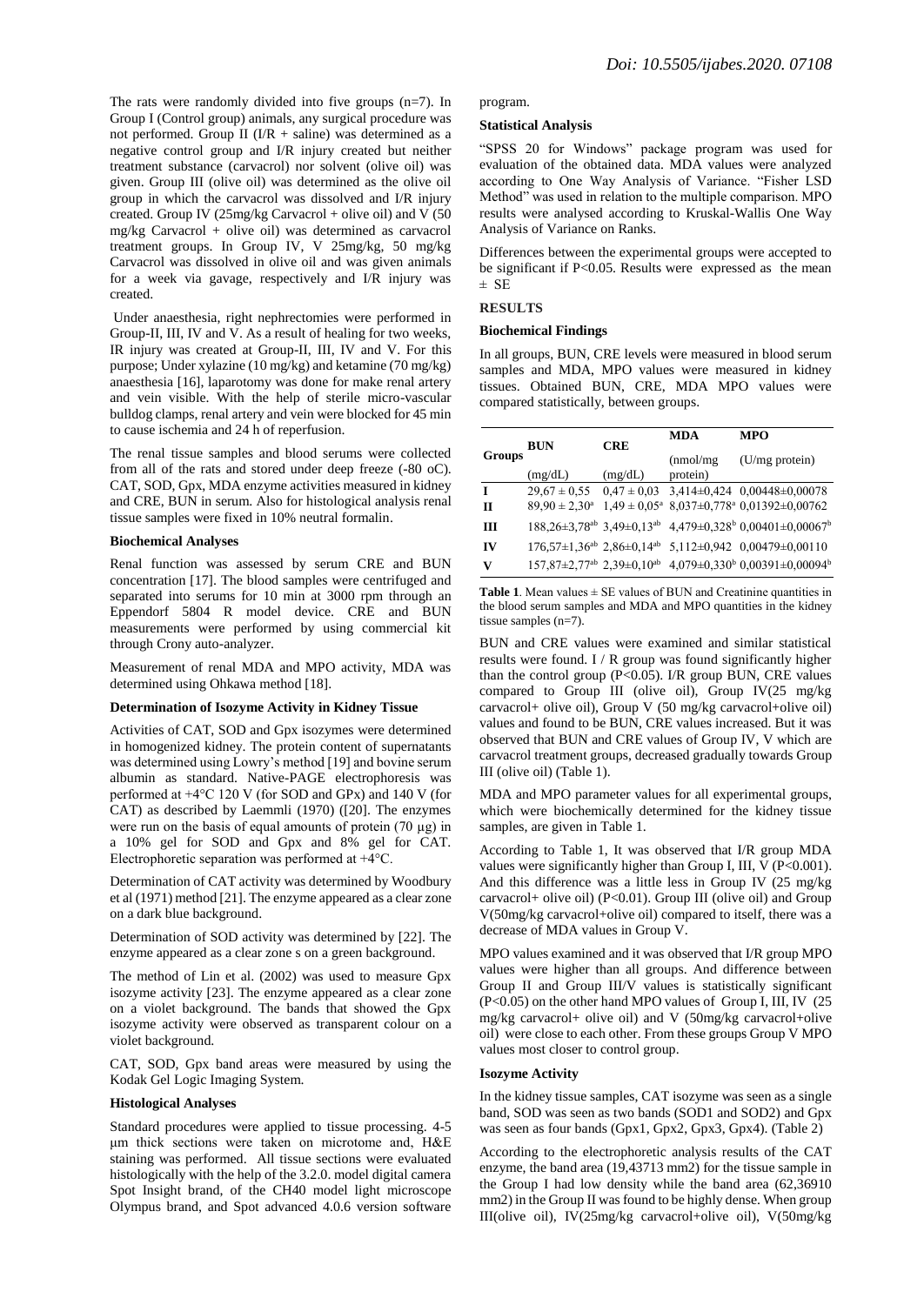carvacrol+olive oil) were evaluated between each other, a gradual decrease was observed between the groups in terms of cat enzyme activity. And this value was the lowest in Group V (48,86971 mm2) (Table 2, Figure 1).

| CAT<br>යි<br>Ě<br>mm <sup>2</sup> |                      | $SOD \, \text{mm}^2$   |                        | $Gpx$ mm <sup>2</sup> |                      |                      |                      |
|-----------------------------------|----------------------|------------------------|------------------------|-----------------------|----------------------|----------------------|----------------------|
|                                   |                      |                        | $\mathcal{P}$          |                       | 2                    |                      | 4                    |
|                                   | 19.43713             | 6.397003               | 5.469937               | 5.468969              | 2.993433             | 2.640663             | 2.521442             |
| П                                 | 62,36910             | 42,142200              | 40.28180               | 32,32640              | 27,85400             | 20.91121             | 18.3245              |
| ш                                 | 58,40621             | 35,273229              | 32,630164              | 17.16123              | 16,69059             | 13,84828             | 13.88878             |
| IV<br>v                           | 52,40039<br>48,86971 | 31,768320<br>24,413960 | 21.518624<br>19.941696 | 15.10823<br>10,77926  | 13,04535<br>9,427753 | 12,67494<br>9.679773 | 11.94538<br>10.24683 |

**Table 2.** CAT, SOD and Gpx enzyme activity with band area



**Figure 1.** Electrophoretic bands, which were created as a result of CAT enzyme activity in the kidney tissue samples of rats.

Two isoforms of SOD were seen in kidney tissue (SOD1 and SOD2). The SOD1 isoenzymes of the kidney tissue, the SOD1 band area in the Group I had low density. In the SOD1 band area of the Group II, an increase was observed. A gradual decrease was observed in Group III, IV and V band areas and SOD1 band area of Group V was lowest among all groups. SOD2 band density also showed similar results in all groups. SOD2 band density of Group II was the highest; SOD2 band density of Group V is the lowest among all groups (Table 2, Figure 2)



**Figure 2.** Electrophoretic bands, which were created as a result of SOD enzyme activity in the kidney tissue samples of rats.

Four isoforms of Gpx were seen in kidney tissue (Gpx1, Gpx2, Gpx3, Gpx4). In all isoforms of the Gpx enzyme, a quite low band area was observed for the Group I. Highest band areas were observed in the Group II (32,3264 mm2- 27,854 mm2-20,91121 mm2-18,32452 mm2). The Group V had lowest band density (10,77926 mm2-9,427753 mm2- 9,679773 mm2-10,24683 mm2) like SOD and CAT bant density of Group V (Figure 3).



**Figure 3.** Electrophoretic bands, which were created as a result of Gpx enzyme activity in the kidney tissue samples of rats

### **Histopathology**

Bowman capsule and normal tubular structure were observed in H&E kidney sections of the Group I (Figure 4). Expansions were observed between glomerulus and bowman capsule in the kidney sections of the Group II. Tubular degeneration, cell fractionation and brush border losses were detected in Group II (Figure 5). It was observed that the injury was significantly decreased in the Group V when compared to the other groups. Tubule cells and glomerular structure, which were similar to the control (Figure 6).



**Figure 4.** Glomerular structures, bowman capsule and tubules in the kidney tissue sections of the Group I.



**Figure 5.** Tubular deformation in the kidney tissue section of the Group II. Change in the glomerulus and bowman capsule.



**Figure 6.** Tubule cells and glomerule structure, which are similar to the control, in the kidney tissue sections of the Group V.

## **DISCUSSION**

I/R injury is a series of complex events which include various pathological processes. Several studies have suggested that ROS initiates lipid peroxidation in I/R injury and plays an important role in formation of this injury [24, 25].

It is known that herbal anti-oxidants also provide efficient protection against oxidative injury although they are not as effective as the enzymatic anti-oxidants [26]. Today, many studies show that I/R injury in heart, liver, brain, intestines and kidneys may be prevented to a certain extent through some anti-oxidants [27].

Urea, which is the protein metabolism product synthesized in the liver, is excreted through kidneys. BUN level can be used as a marker of renal function [28]. Serum BUN level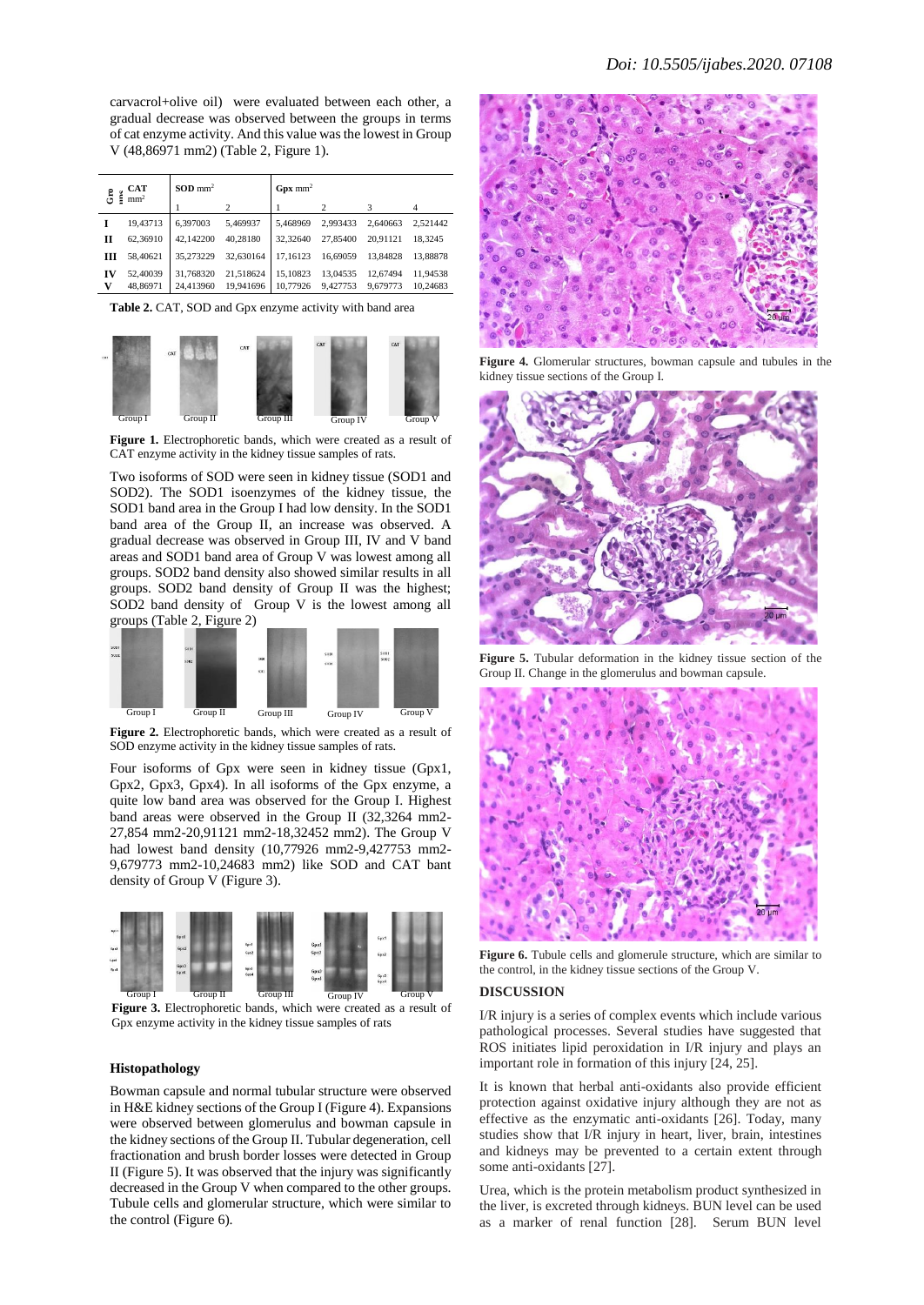following I/R were found to be higher than in all groups when compared to the group I. This suggested that I/R negatively affect the renal functions. While there was a significant improvement in other test parameters for the Group V, it was observed that BUN value was less than other treatment groups.

An increase in the serum creatinine level following I/R is a condition, which indicates a dysfunction in proximal tubule cells of the kidney. A statistical difference was observed between all groups in terms of creatinine. It was determined that the difference level of the Group V was positive. Similar studies showed parallelism with our findings [17].

As for the MDA levels, which show the level of lipid peroxidation, a significant increase was observed in the Group II while a significant decrease was recorded with regard to the Group V [17]. A statistically significant difference was observed between the Group I and the Group V and a value, which was similar to the control value, was determined for the Group V. Besides, the significant decrease in the MDA results of the Group III suggested that olive oil had protective effects.

In our study, data of the MPO, which is a neutrophil infiltration and activation parameter, is analysed. Postischemic PMNL results in formation of ROS that plays a role in I/R injury through its MPO enzyme content [17] The kidney tissue in our study showed an increase in the Group II as a result of MPO and it was observed that this value was statistically different from the Group III and the Group V. In terms of this parameter, it was thought that the substances used in the Group III and the Group V had protective effects.

The electrophoretic analysis results of the CAT enzyme, which was seen as a single band in the kidney tissue, a significant increase was observed in the band area of the CAT enzyme in the Group II and a significant decrease was recorded in the band area of the Group V. Similar band areas were detected in the Group III and IV. When the SOD enzyme was evaluated, it was observed that SOD1 and SOD2 isoforms were significantly increased in the Group II while a low band density was detected in the Group V. In the Group II, isoenzyme band areas were found to be dense in all forms of Gpx. In Group V, a less dense band area was recorded when compared to the Group II.

In our study an increase was determined in I/R group. In some studies like our study. Increased antioxidant enzyme activities were determined in I/R group [29, 30]. But in some studies, there was a decrease in I/R groups. In Dobashi et al. (2000) , there was a decrease in the amount of antioxidant enzyme as a result of I/R injury. Dobashi et al. (2000) reported that; in all I/R groups which have different time points have significant decrease of SOD, CAT and Gpx activities compared to control [31]. In another study, renal SOD activity was decreased and CAT was increased after 45 min of ischemia and 24 hours of reperfusion group [32].

A significant increase with regard to anti-oxidant enzyme activation areas in the Group II and decrease in Group IV-V and suggested that carvacrol decreases oxidative stress. Among the related studies [30] reported that SOD, CAT, Gpx values of the I/R group were significantly higher and that significant decrease was recorded in the treatment group, in which rats were administered with Olea europaea l. (olıve) leaf extract agaınst, in renal I/R injury as a result of 45 min of ischemia and 24 hour of reperfusion. In another study [29], CAT and SOD activities were decreased in treatment group. In similar study the effect of carvacrol was investigated against experimental double-sided renal I/R injury. It has been reported that carvacrol (75g/kg, i.p) decreased SOD, CAT, Gpx activities [15]. However in rats exposed to restraint stress, SOD, CAT, Gpx were deacrease in I/R group and an increase was observed in treatment groups or only carvacrol administered groups [33].

These differences in the results suggests that there is a possible difference with regard to the animal species, methods and models used in these studies. The reason for the decrease in the enzyme activity in our results may carvacrol have a protective effect against  $I/R$  damage prior to the antioxidant defense system activation.

The histopathological analysis of the kidney tissue, it was observed that tubule and glomerule structure of the kidney had a normal appearance and that there was no damage in relation to the tissue samples of the Group I. Significant changes with regard to the glomerulus and bowman capsule, expansion in the capsule interval as well as brush border loss and intertubular hemorrage were detected in the Group II. As for the histological assessments for the studies on the renal I/R injury, it was reported that vacuolization, tubular dilatation, necrosis areas, intercellular hemorrage occurred in the tubule cells of the kidney following I/R [17, 34]. These findings are coherent with our histological data. Partial improvement was observed in the Group III and IV as a result of the histological analysis. The Group V, parallel results were obtained with the Group I. These results showed that dose of carvacrol applied in the Group V may prevent the damage that occurred with the effect of ROS.

Canbek et al. (2008) reported that carvacrol had protective effects on the rats, which were subjected to total liver I/R (45 min of ischemia/60 min of reperfusion). In the study, it was reported that 73 mg/kg dose of carvacrol, which was applied on the Wistar albino rats in an intraperitoneal way, significantly decreased serum AST, ALT, GSH, MDA and CAT values and protected the liver tissue [35]. In another study, ıt was shown that preventive role of carvacrol against methotrexate induced renal injury [36].

This study showed that carvacrol, as a free radical sweeper agent, had preventive effects against I/R injury. Consequently, uptake of natural phenols through diet (fruit, vegetable etc.) is very important. According to the findings obtained from our study, we can state that carvacrol significantly decreases the damage arising out of renal I/R depending on the dose. But higher doses of carvacrol should be investigated against I / R damage

## **Conflict of Interest Statement**

No financial contributions or conflicts of interest to declare in this study.

### **Acknowledgement**

Dr. K. Husnu Can BASER was kindly thanked for providing carvacrol.

## **REFERENCES**

[1] Yoon HY. Kang NI. Lee HK. Jang KY. Park JW. Park BH. 2008. Sulforaphane protects kidneys against ischemiareperfusion injury through induction of the Nrf2-dependent phase 2 enzyme. Biochem Pharmacol ,75:2214–2223.

[2] Kadkhodaee M. Golab F. Zahmatkesh M. Ghaznavi R. Hedayati M. Arab HA. Ostad SN. Soleimani M. 2009. Effects of different periods of renal ischemia on liver as a remote organ. World J Gastroenterol ,15:1113–1118.

[3] Chaturvedi S. Robinson LA. 2015. Slit2-Robo signaling in inflammation and kidney injury. Pediatr Nephrol, 30:561–566.

[4] Gross GJ. Auchampach JA. 2007. Reperfusion injury: Does it exist? J Mol Cell Cardiol, 42:12–18.

[5] Yellon DM. Downey JM. 2003. Preconditioning the myocardium: From cellular physiology to clinical cardiology.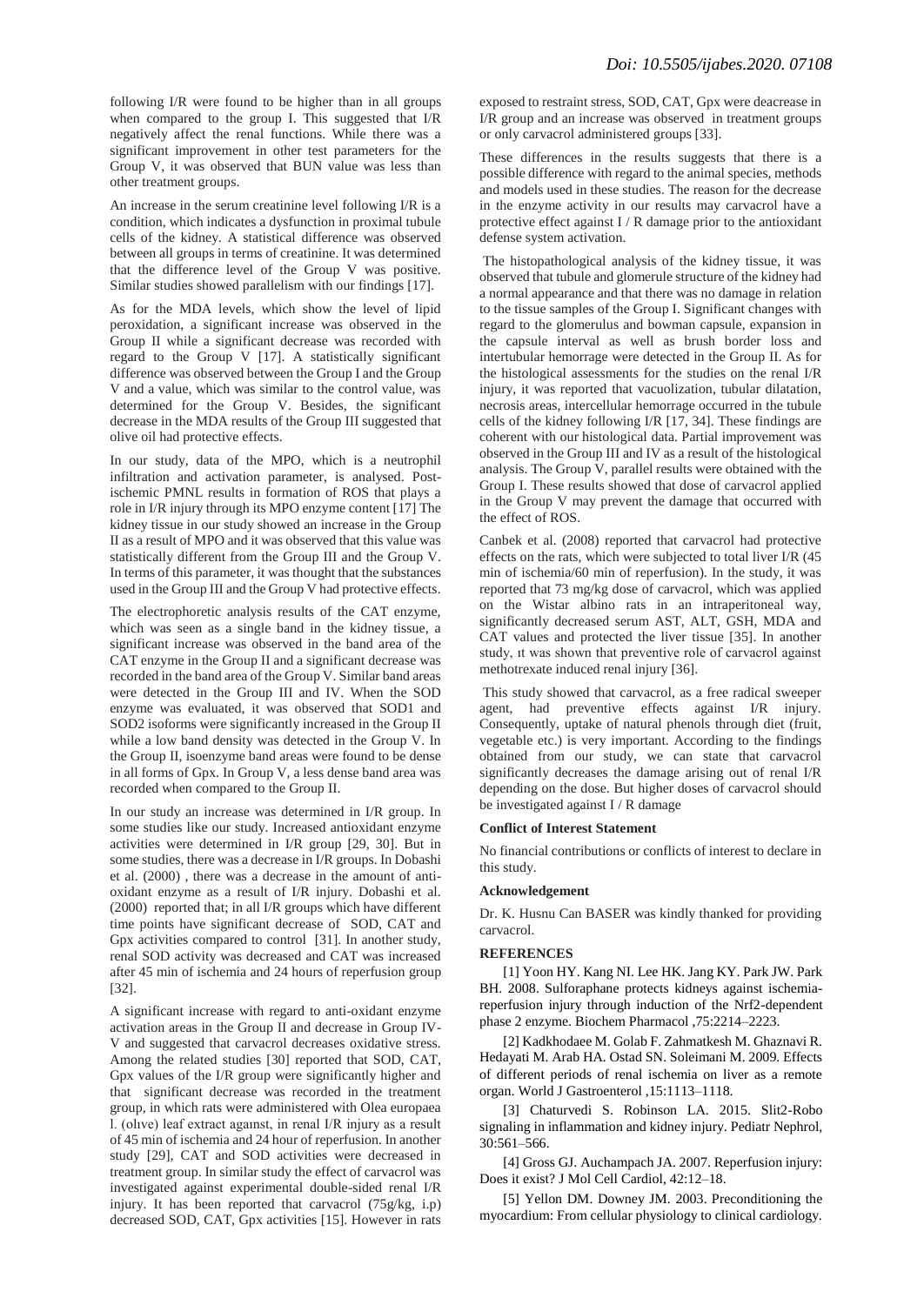Physiol Rev, 83:1113–1151.

[6] Liu Z. Ren Z. Zhang J. Chuang CC. Kandaswamy E. Zhou T. Zuo L. 2018. Role of ROS and nutritional antioxidants in human diseases. Front Physiol, 9:1–14.

[7] Özdemir B. Ekbul A. Topal NB. et al. 2008. Effects of Origanum onites on endothelial function and serum biochemical markers in hyperlipidaemic patients. J Int Med Res ,36:1326–1334.

[8] Uyanoglu M. Canbek M. Aral E. Husnu Can Baser K. 2008. Effects of carvacrol upon the liver of rats undergoing partial hepatectomy. Phytomedicine, 15:226– 229.

[9] Bayramoglu G. Senturk H. Bayramoglu A. Uyanoglu M. Colak S. 2014. Carvacrol partially reverses symptoms of diabetes in STZ-induced diabetic rats. Cytotechnology, 66:251–7.

[10] Somensi N. Rabelo TK. Guimarães AG. Quintans-Junior LJ. de Souza Araújo AA. Moreira JCF. Gelain DP. 2019. Carvacrol suppresses LPS-induced pro-inflammatory activation in RAW 264.7 macrophages through ERK1/2 and NF-kB pathway. Int Immunopharmacol, 75:105743.

[11] Guan X. Li X. Yang X. Yan J. Shi P. Ba L. Cao Y. Wang P. 2019. The neuroprotective effects of carvacrol on ischemia/reperfusion-induced hippocampal neuronal impairment by ferroptosis mitigation. Life Sci, 235:116795.

[12] Dai W. Sun C. Huang S. Zhou Q. 2016. Carvacrol suppresses proliferation and invasion in human oral squamous cell carcinoma. Onco Targets Ther, 9:2297–2304.

[13] Khan I. Bhardwaj M. Shukla S. Min SH. Choi DK. Bajpai VK. Huh YS. Kang SC. 2019. Carvacrol inhibits cytochrome P450 and protects against binge alcoholinduced liver toxicity. Food Chem Toxicol, 131:110582.

[14] Potočnjak I. Domitrović R. 2016. Carvacrol attenuates acute kidney injury induced by cisplatin through suppression of ERK and PI3K/Akt activation. Food Chem Toxicol ,98:251–261.

[15] Ozturk H. Cetinkaya A. Duzcu SE. Tekce BK. Ozturk H. 2018. Carvacrol attenuates histopathogic and functional impairments induced by bilateral renal ischemia/reperfusion in rats. Biomed Pharmacother ,98:656–661.

[16] Korkmaz A. Kolankaya D. 2010. Protective effect of rutin on the ischemia/reperfusion induced damage in rat kidney. J Surg Res ,164:309–315.

[17] Ishibashi N. Weisbrot-Lefkowitz M. Reuhl K. Inouye M. Mirochnitchenko O. 1999. Modulation of chemokine expression during ischemia/reperfusion in transgenic mice overproducing human glutathione peroxidases. J Immunol ,163:5666–5677. [1] Yoon HY. Kang NI. Lee HK. Jang KY. Park JW. Park BH. 2008. Sulforaphane protects kidneys against ischemia-reperfusion injury through induction of the Nrf2-dependent phase 2 enzyme. Biochem Pharmacol ,75:2214–2223

[2] Kadkhodaee M. Golab F. Zahmatkesh M. Ghaznavi R. Hedayati M. Arab HA. Ostad SN. Soleimani M. 2009. Effects of different periods of renal ischemia on liver as a remote organ. World J Gastroenterol ,15:1113–1118

[3] Chaturvedi S. Robinson LA. 2015. Slit2-Robo signaling in inflammation and kidney injury. Pediatr Nephrol ,30:561–566

[4] Gross GJ. Auchampach JA. 2007. Reperfusion injury: Does it exist? J Mol Cell Cardiol ,42:12–18

[5] Yellon DM. Downey JM. 2003. Preconditioning the myocardium: From cellular physiology to clinical cardiology. Physiol Rev ,83:1113–1151

[6] Liu Z. Ren Z. Zhang J. Chuang CC. Kandaswamy E. Zhou T. Zuo L. 2018. Role of ROS and nutritional antioxidants in human diseases. Front Physiol ,9:1–14

[7] Özdemir B. Ekbul A. Topal NB. et al. 2008. Effects of Origanum onites on endothelial function and serum biochemical markers in hyperlipidaemic patients. J Int Med Res ,36:1326–1334

[8] Uyanoglu M. Canbek M. Aral E. Husnu Can Baser K. 2008. Effects of carvacrol upon the liver of rats undergoing partial hepatectomy. Phytomedicine ,15:226–229

[9] Bayramoglu G. Senturk H. Bayramoglu A. Uyanoglu M. Colak S. 2014. Carvacrol partially reverses symptoms of diabetes in STZ-induced diabetic rats. Cytotechnology, 66:251–7

[10] Somensi N. Rabelo TK. Guimarães AG. Quintans-Junior LJ. de Souza Araújo AA. Moreira JCF. Gelain DP. 2019. Carvacrol suppresses LPS-induced pro-inflammatory activation in RAW 264.7 macrophages through ERK1/2 and NF-kB pathway. Int Immunopharmacol, 75:105743

[11] Guan X. Li X. Yang X. Yan J. Shi P. Ba L. Cao Y. Wang P. 2019. The neuroprotective effects of carvacrol on ischemia/reperfusion-induced hippocampal neuronal impairment by ferroptosis mitigation. Life Sci, 235:116795

[12] Dai W. Sun C. Huang S. Zhou Q. 2016. Carvacrol suppresses proliferation and invasion in human oral squamous cell carcinoma. Onco Targets Ther, 9:2297–2304

[13] Khan I. Bhardwaj M. Shukla S. Min SH. Choi DK. Bajpai VK. Huh YS. Kang SC. 2019. Carvacrol inhibits cytochrome P450 and protects against binge alcohol-induced liver toxicity. Food Chem Toxicol, 131:110582

[14] Potočnjak I. Domitrović R. 2016. Carvacrol attenuates acute kidney injury induced by cisplatin through suppression of ERK and PI3K/Akt activation. Food Chem Toxicol, 98:251–261

[15] Ozturk H. Cetinkaya A. Duzcu SE. Tekce BK. Ozturk H. 2018. Carvacrol attenuates histopathogic and functional impairments induced by bilateral renal ischemia/reperfusion in rats. Biomed Pharmacother, 98:656– 661

[16] Korkmaz A. Kolankaya D. 2010. Protective effect of rutin on the ischemia/reperfusion induced damage in rat kidney. J Surg Res, 164:309–315

[17] Ishibashi N. Weisbrot-Lefkowitz M. Reuhl K. Inouye M. Mirochnitchenko O. 1999. Modulation of chemokine expression during ischemia/reperfusion in transgenic mice overproducing human glutathione peroxidases. J Immunol, 163:5666-5677

[18] Ohkawa H. Ohishi N. Yagi K. 1979. Assay for lipid peroxides in animal tissues by thiobarbituric acid reaction. Anal Biochem, 95:351–358

[19] Lowry OH. Rosebrough NJ. Farr AL. Randall RJ. 1951. Protein Measurement With Folin Phenol Reagent. J Biol Chem, 193:265–75

[20] Laemmli UK. 1970. Cleavage of structural proteins during the assembly of the head of bacreophage T4. Nat Publ Gr, 227:680–685

[21] Woodbury W. Spencer, A.K., Stahmann MA. 1971. An improved procedure using ferricyanide for detecting catalase ısozyme. Anal Biochem, 44:301–305

[22] Reauchamp. Fridovich. 1971. Superoxide dismutase improved assays and an assay applicable to acrylamide gels. Anal Biochem, 44:276–287

[23] Lin C. Chen H. Hou W. 2002. Activity staining of glutathione peroxidase after electrophoresis on native and sodium dodecyl sulfate polyacrylamide gels. Electrophoresis,